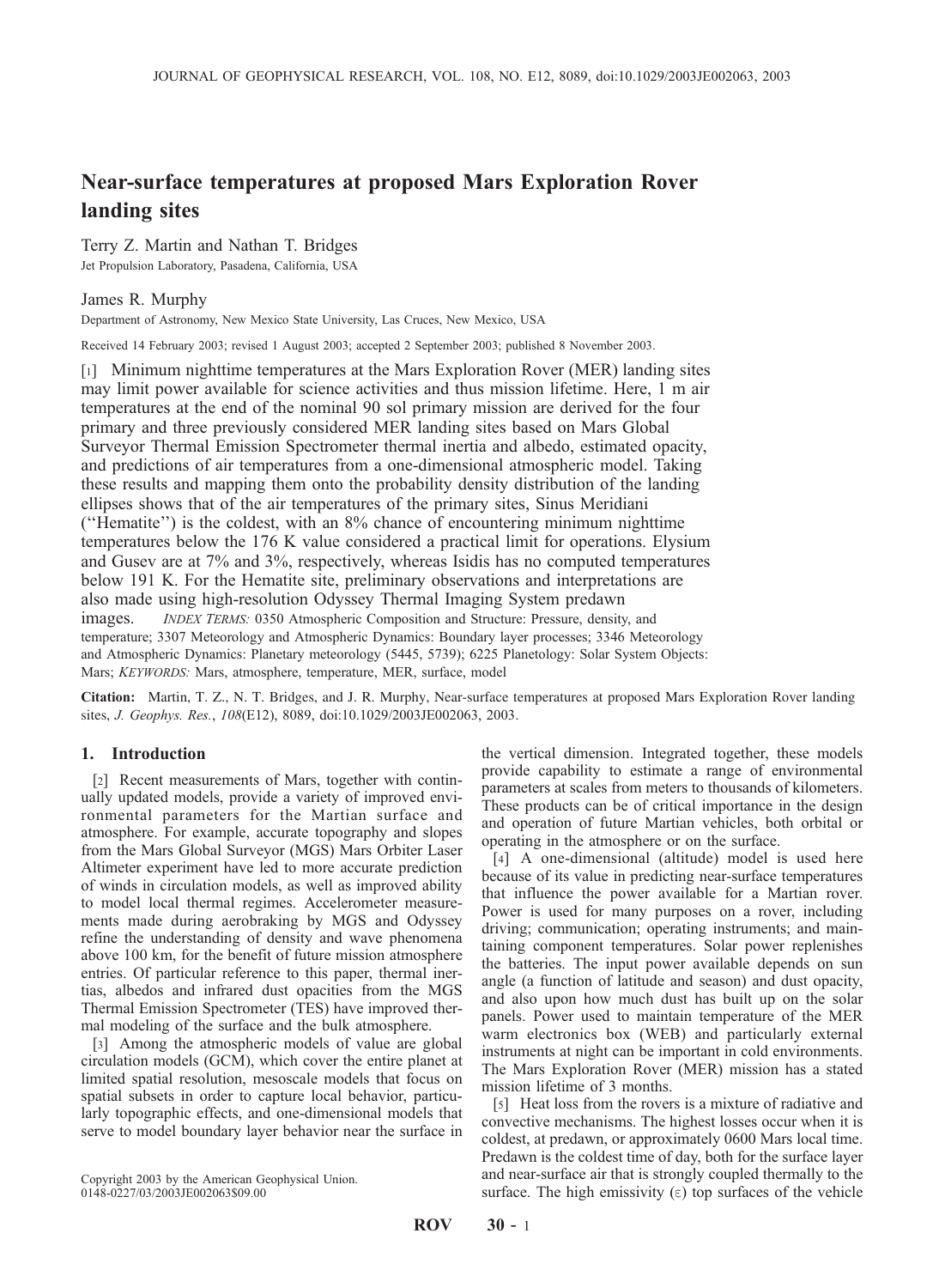lose substantial radiative heat to the cold,  $\sim$ 140 K, Martian sky. Bottom surfaces are cooled by radiation to the cold ground. The WEB is encased within the rover body and is covered by gilded kapton of  $\varepsilon = 0.3-0.4$ . Because of its insulated location and low emissivity casing, the WEB loses about 65– 86% of its heat via convection, despite the low density of the Martian atmosphere. The atmospheric temperature at about 1 m above the surface is a fundamental parameter that ties into mission lifetime predictions. Engineering models estimate that night temperatures routinely below about 176 K  $(-97^{\circ}C)$  substantially limit total mission lifetime below the goal of 3 months (K. Novak, personal communication, 2002, 2003). To provide such input for MER surface lifetime predictions, we estimate herein nearsurface predawn temperatures for several MER candidate landing sites.

[6] The near-surface air temperature relevant to the rover depends primarily on surface temperature, which itself depends on albedo, thermal inertia, latitude, season (areocentric solar longitude,  $L_s$ ), and dust opacity. Local slope also affects the surface insolation. Winds can modify air temperature, by advecting air from other thermal regimes. Nighttime drainage winds are a possible concern, operating for hours at the coldest times of day. However, significant mixing associated with winds can also bring warmer air from higher layers down to the surface. Detailed modeling of landing sites has been done by several mesoscale modeling groups [Rafkin et al., 2001; Toigo and Richardson, 2002], primarily for estimation of winds affecting entry. Analysis and comparison of their surface air temperature predictions is beyond the scope of this paper.

[7] In this paper we estimate near-surface temperatures at 0600 Mars local time for several MER candidate landing sites. It should be emphasized that the entry and landing process for MER does not allow avoidance of small-scale features. Rather, this work permits a statistical determination of the likelihood that landing in a given large region, specified by the landing error ellipse, will produce problematical conditions.

## 2. Methods

[8] We present here two separate approaches for determining minimum nighttime near-surface air temperatures. In the first case, we employ albedo and thermal inertia map data derived from the MGS TES experiment brightness temperature spectra and solar band radiances, and apply these in a parameterized one-dimensional (1-D) atmosphere model to map minimum 1 m air temperatures. The TES data have a spatial resolution of about  $3 \times 6$  km.

[9] The second approach uses much higher resolution (100 m) nighttime thermal mapping performed by the Odyssey Thermal Imaging System (THEMIS) experiment, and applies a process to correct those brightness temperature data for effects of surface emissivity, time of day, and seasonal variation. We then add thermal offsets from the 1-D model to arrive at the minimum air temperatures. This approach is a little more uncertain, in that the THEMIS data used are incompletely calibrated; the albedo employed for emissivity derivation is not mapped at as high a spatial resolution. The high spatial resolution may also be of little value if winds act to smooth the thermal behavior at the

100 m spatial scale. We consider this second approach a trial study and therefore apply it to just one THEMIS data strip going through the Hematite landing ellipse, which, at the time of writing, is considered the primary MER landing site candidate.

## 2.1. 1-D Temperature Modeling

[10] The one-dimensional model developed at NASA Ames Research Center is intended to reproduce boundary layer behavior observed by the Pathfinder and Viking landers' meteorology experiments. Surface thermal behavior is the starting point. Temperatures at a variety of levels are then predicted for all times of day.

[11] Modeled ground and near-surface air temperature results are generated with a one-dimensional (vertical) formulation of the NASA Ames Mars GCM [Pollack et al., 1990; Haberle et al., 1997, 1999]. In this one-dimensional mode, horizontal winds are set to zero, and results are generated at one specific latitude-longitude location. Temperatures are dependent upon: latitude,  $L_s$ , surface pressure (dependent upon topography), thermal inertia, albedo, and dust optical depth. The model formulation allows for input of each of these parameters for a site of interest. Sensitivity is investigated via changes in the more uncertain parameters.

[12] The model determines heating and cooling, and thus temperature, by accounting for absorption of solar (visible, near IR) radiation by both  $CO<sub>2</sub>$  gas and suspended dust and the absorption and emission of infrared radiation (within two bands, the 15  $\mu$ m band and all others) by dust and CO<sub>2</sub>. The surface is warmed or cooled by the net radiative flux at the atmosphere-surface boundary as well as sensible heat exchange with the atmosphere in contact with the surface. Additionally, vertical mixing is included, with its intensity dependent upon local stability considerations. The model also includes diffusion of heat into and out of the upper 0.25 m of the regolith. This depth accounts for the penetration of the diurnal thermal wave, but is less than the depth of the annual thermal wave penetration.

[13] The model faithfully reproduces the Viking lander and Mars Pathfinder lander observed near-surface air temperatures when the appropriate location, surface property, and dust opacity conditions are specified [*Haberle et al.*, 1997, 1999]. This ability of the model to reproduce the observed fields provides confidence that results applied to other potential landing sites are representative of the environment that would be experienced there for the correct surface characteristics.

[14] Numerical simulations included the diurnal radiation cycle, and were initialized with an isothermal profile from the surface to a model top pressure of 0.01 mbar ( $\sim$ 6 scale heights). Simulations were executed for 20 sols, during which the seasonal date did not advance. The diurnal cycle equilibrated after  $\sim$ 12 sols, with subsequent sol-to-sol variations being less than 0.2 K for the diurnal minima and maxima. Typical diurnal behavior of near-surface air temperatures relative to surface temperature is portrayed in Figure 1 for the Meridiani landing site.

## 2.2. TES Albedo and Thermal Inertia

[15] The MGS TES experiment [Christensen et al., 2001] measures surface temperature in the afternoon and early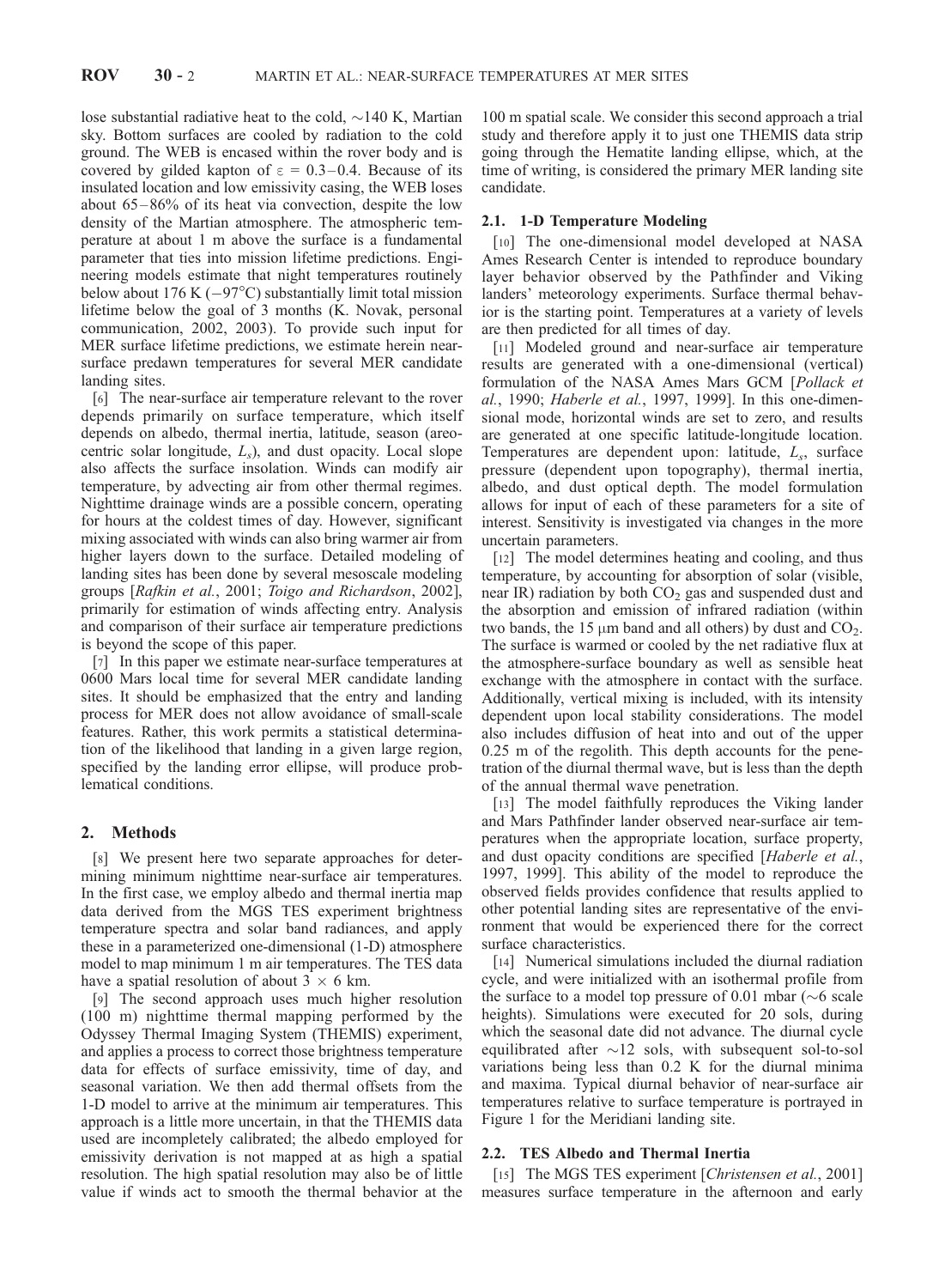

Figure 1. Diurnal behavior of one-dimensional atmosphere model temperatures for the surface and the nearsurface atmosphere at the Sinus Meridiani ("Hematite") MER landing site near the end of its nominal mission. Five percent variations in the thermal inertia and albedo values produce potential  $\pm 1.5$  K variations in the minimum calculated ground and near-surface air temperatures.

predawn hours using  $6-40 \mu m$  spectroscopy with  $3 \times 6 \text{ km}$ spatial resolution. Predawn temperatures are most sensitive to thermal inertia variation [Mellon et al., 2000]. The experiment also carries a broadband reflected light channel employed to measure surface albedo at the same spatial resolution during the dayside passes. Essentially complete maps of Mars have been created by the TES team for both these parameters. For this work we employ maximum resolution maps of the MER landing sites that were prepared by S. Pelkey (personal communication, 2002) for study of the thermal properties of the sites. Thermal inertia and albedo are, of course, of separate interest in evaluating the surficial geology of Mars.

[16] Of additional value are the global dust opacities determined from the 9  $\mu$ m silicate band absorption observed by the TES [Smith et al., 2001]. Though variable in time, for the period of the MER mission,  $L_s$  326°–24°, opacities are likely to be similar to those measured by MGS at comparable season during 1998 and 2000, unless a late dust storm season produces a high-opacity tail into that time frame. The worst case for low nighttime surface temperature is low opacity; we have assumed a value of 0.2 for the visual dust opacity for this work; this value is realistic for expected conditions at the MER sites.

## 2.3. Analysis Approach Using MGS TES Data

[17] The low-resolution TES data provide accurate mapping of thermal inertia (derived from brightness temperature) and albedo for the landing sites, and thus reliable estimates of the primary parameters affecting surface temperature. The spatial resolution is much smaller than the landing error ellipse size ( $\sim$ 30  $\times$  150 km), so we get a good indication of zones within the ellipses that may have anomalous low temperatures.

[18] In order to assess relative behavior at different sites, we created an albedo versus thermal inertia plot with the landing site data. Sites with the lowest temperatures will have low thermal inertia (typically dust shows the lowest values) and bright albedo (dust is bright relative to dust-free regions). Using the 1-D model, we calculated minimum air temperatures as a function of albedo and inertia for a variety of cases, and constructed contour lines of minimum air temperature in the A versus I plot (Figure 2). Using this plot, one can readily assess the likelihood of encountering seriously low temperatures in a given landing ellipse.

[19] For method 1, we have also compared the results of two separate models for surface temperature, to assess this contribution. Mellon et al. [2000] developed a surface thermal model that incorporates a good estimate of the contribution from the overlying atmosphere and its dust opacity-dependent downwelling flux. We believe this model gives perhaps the best current representation of the surface temperature. However, for estimation of the thermal behavior of the near-surface air, we find the Ames 1-D model probably superior, being designed specifically for this purpose. Perhaps the best estimate of minimal air temperatures would come from deriving the surface temperature for a given albedo/inertia/opacity condition using Mellon's model, and then offsetting to the air temperature using the Ames model runs for comparable settings. A direct comparison of minimum surface temperatures from Mellon and from the Ames for a common test case yielded a difference between them of 3 K, with Mellon's model being warmer. In the work below, we have used the Ames model alone.

## 2.4. Analysis Approach Using Odyssey THEMIS Data

[20] It is complex to process THEMIS measurements into minimum air temperatures (Figure 3). We must convert from brightness temperature to kinetic surface temperature. Then we apply a translation to 0600 hours local time, and a correction from the season of measurement to the season of interest. Finally, we apply an offset from the surface temperature to the temperature at 1 m.

[21] We start with THEMIS Band 9 (11.79  $\mu$ m) brightness temperatures, obtained at about 03 hours local time. The THEMIS data were calculated assuming a surface emissivity of 1 and an atmospheric opacity of 0, which is the usual approach for representing brightness temperature. Christensen [1982] found a correlation between albedo and emissivity in Viking IR Thermal Mapper data. The correlation was similar at the IRTM  $10-12 \mu m$  band to that for  $18-24 \mu m$ . We have assumed that this correlation can be applied also at the THEMIS Band 9 wavelength. For the location of the THEMIS pixel, we look up mapped albedo from the TES data, which are necessarily at lower resolution than THEMIS. Emissivity is taken from the expression

$$
\epsilon=0.884+0.412\text{*}A,
$$

but if  $A > 0.28$ , then  $\varepsilon = 1$ . In order to apply an emissivity, we must convert brightness temperature to radiance. That is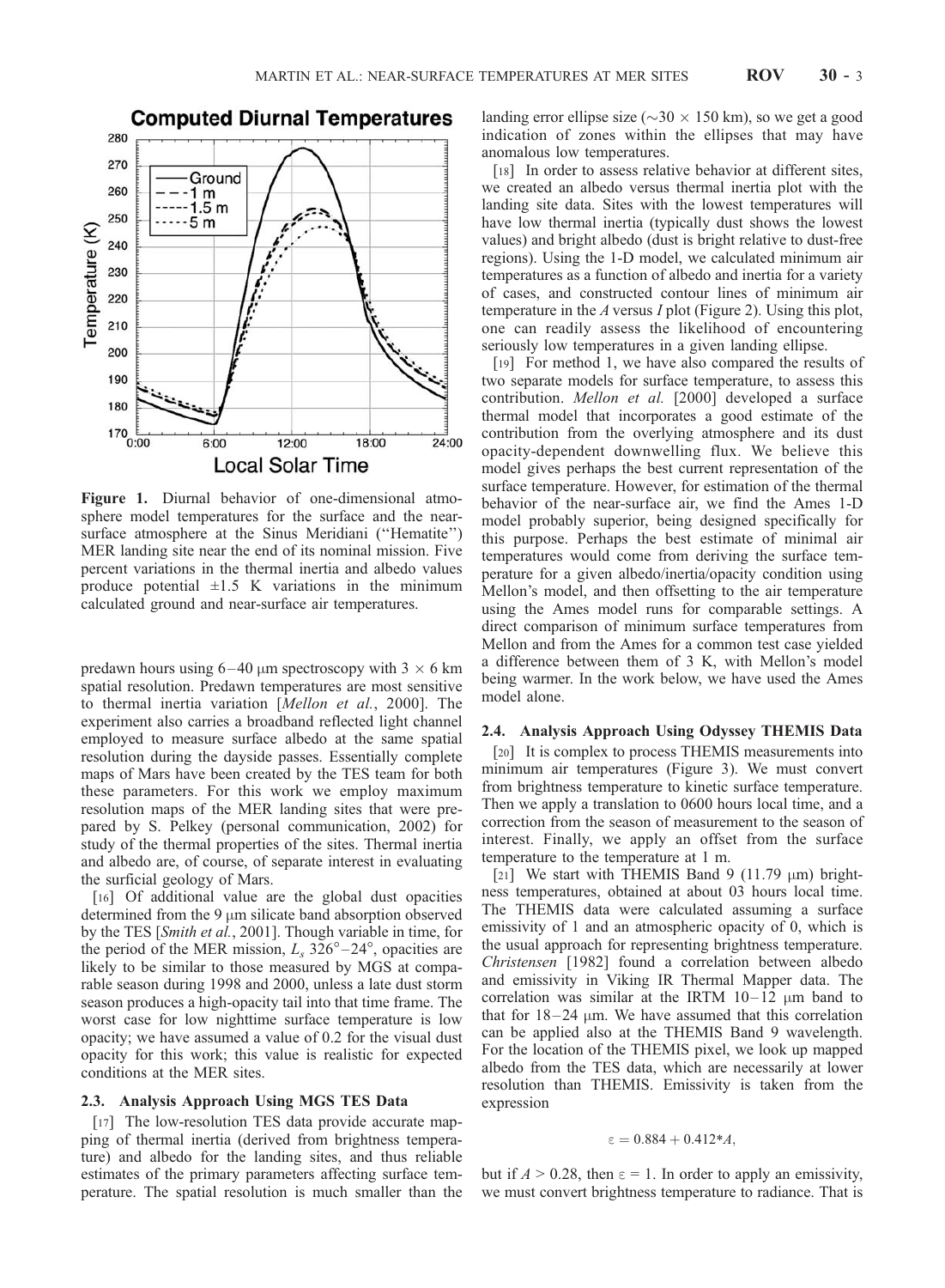

**Figure 2.** Contours of minimum diurnal 1 m air temperature  $({}^{\circ}C)$  in albedo/inertia space for latitude  $-2$ , season  $L_s$  30, and dust opacity 0.2. The contours are defined by 1-D model runs for a grid of  $A/I$  points. The distribution of  $A/I$  points in the Meridiani ellipse indicates a fraction falling below the  $-97^{\circ}$ C line (176 K). The Isidis location is far warmer.

done using a utility expression derived by the IRTM team for the IRTM 12  $\mu$ m band. We then divide the radiance by the emissivity, and convert back to temperature units using the inverse IRTM formulation. The result is our kinetic temperature estimate. The application of emissivity leads to a maximum correction to the brightness temperature of about 2 K (4% in radiance). Note that the brighter the surface, the smaller the required correction.

[22] We then translate from the local time of the THEMIS measurements (3 hours) to the time of minimum temperature, which is 0600 LT at this season and latitude. This correction is applied based on the models developed by Mellon et al. [2000]; they show that for different thermal inertias, the temperature curves are essentially parallel in the predawn period, so we can apply a single correction  $(-1.7 \text{ K})$  for the range of thermal inertias encountered here.



Figure 3. Correction of THEMIS nighttime brightness temperatures. We show the schematic effects of converting to surface kinetic temperature using nonunit emissivity, translating in local time and season, and allowing for the surface/air thermal offset.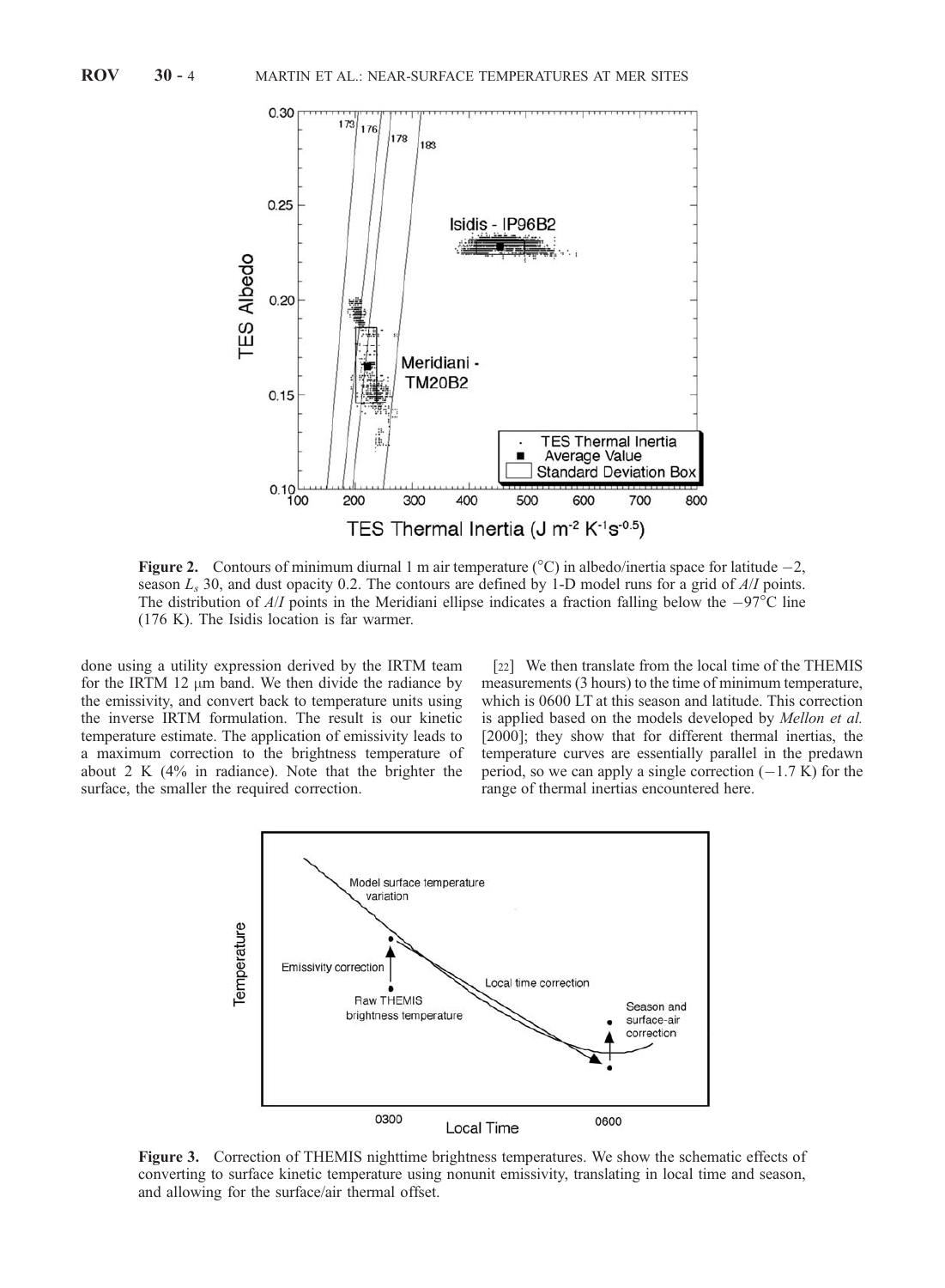Table 1. Errors in Computing Minima From THEMIS Data

|                    | Error   |
|--------------------|---------|
| Input temperatures | $1 - 2$ |
| Emissivity         | 0.2     |
| Local time         | 0.5     |
| Season, K          |         |
| Air offset, K      |         |

[23] The THEMIS data were acquired between  $L_s$  330– 350. The variation in model minimum air temperature across this range is about 0.5 K. In fact, that temperature undergoes a seasonal maximum value at about  $L_s$  336; this is just the time when most of the THEMIS data were acquired. For MER, the worst case time period lies at the end of the nominal mission, at  $L_s$  30. We use the 1-D model to translate temperature across this seasonal distance. The change is about  $-5.2$  K.

[24] The final correction is the offset from surface to nearsurface air temperature. In the Ames 1-D model runs, this value at 0600 LT is essentially independent of thermal inertia. The magnitude of the surface to 1 m air temperature difference is also nearly constant during the  $L_s$  range 336–30, at 3.1 K, the air being warmer than the surface. Physically, this effect is largely due to the surface having a superior ability to radiate to space.

[25] There is also a dependence on dust opacity. We employ here model runs for an opacity of 0.2, which is consistent with TES observations for this period during 1998 and 2000 [Smith et al., 2001]. The worst case for MER is at such low opacities, when the nighttime radiative cooling to space is maximal.

[26] Several error sources of comparable magnitude contribute to the uncertainty in our derived minimum temperatures for the landing sites using THEMIS data. We list these in Table 1 for the second approach method. The nighttime data now have a quoted error of  $1-2$  K due to THEMIS calibration. A reasonable albedo error of 0.02 produces an emissivity error of 1%, leading to a brightness temperature error of 0.2 K. The model temperature time of day translation produces no more than 0.5 K variation for the range of inertia values encountered. The seasonal variation of the model is more difficult to assess; allowing 20% error over this 50 $^{\circ}$  of  $L_s$  would yield an error of 1 K in that translation. The surface temperature offset depends likewise on many factors, but the value varies very little among model runs with differing input parameters. We assign 1 K error here as well. When combined, these sources of error lead to an overall estimated uncertainty of about  $2-4$  K in the nightly minima.

#### 3. Results

### 3.1. Method 1: Using TES Albedo and Inertia

[27] The Hematite site is characterized by low albedos, so is not covered by substantial amounts of dust. However, the surface also shows low inertias, with the brightest areas – perhaps having the largest fractional coverage by dust, falling well below the  $-97^{\circ}$ C limit for low nighttime temperatures (Figure 4). The standard deviation of minima



Figure 4. Maps of minimum air temperatures for the Mars Exploration Rover candidate landing sites; the ellipses are defined by 99% landing probability.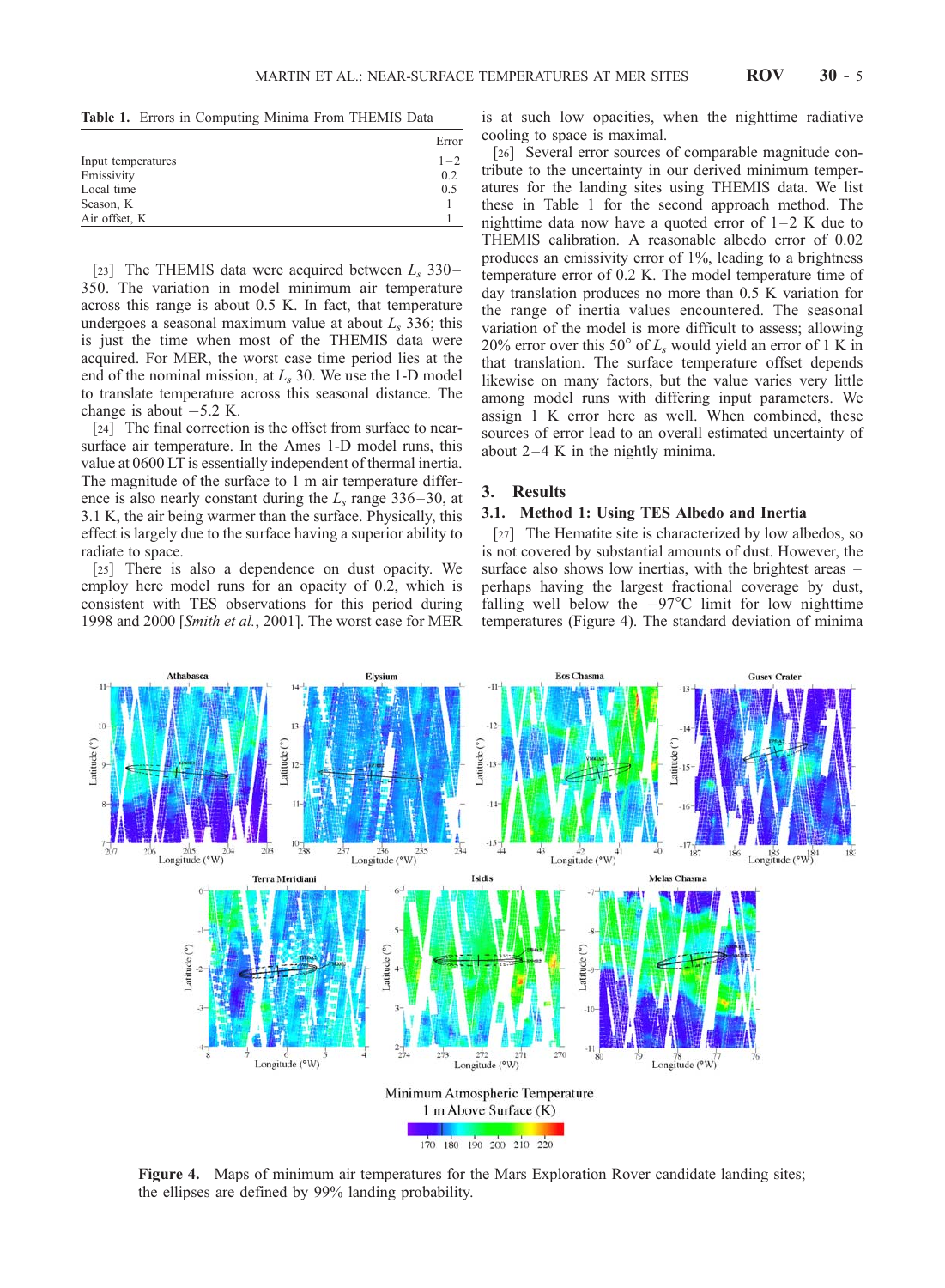

Figure 5. Map of minimum 1 m air temperatures for a portion of a single THEMIS predawn image (I01380002) within the Hematite landing ellipse. This image covers a region within the ellipse indicated by lines across the center of the map of TES temperatures (lower right). This distribution of temperatures is shown in the histogram.

within the ellipse is 2.3 K. We calculate that 8% of the landing ellipse will achieve such low temperatures near the end of the MER mission. Landing in such areas would imply energy limitation of rover operational lifetime.

[28] The brightest material within Gusev crater, which is likely dust deposits, also cools enough to create problematic nighttime air temperatures. The overall probability of encountering values below  $-97^{\circ}$ C is 3%. The Isidis site contains generally higher thermal inertias, and consequently nighttime surface temperatures do not fall low enough to be of concern for mission lifetime. Elysium shows a very small range of values in A/I space, indicating a fairly uniform surface character. The few problematic data points fall nearer the ellipse center than for Hematite, and thus contribute more strongly to the overall probability of landing in such locations (7%).

## 3.2. Method 2: Using THEMIS Data

[29] The THEMIS data offer a very different picture of the thermal environment, in that minor variations in surface temperature at the 100 m spatial scale arising from thermal

inertia differences translate directly into perceived variations in the minimum air temperature (Figure 5). The image shows a total temperature range of 23 K, and has a variance of 2 K. The similarity of the variance to that from the TES analysis is probably due to the smaller coverage of the THEMIS strip. We would expect greater spatial resolution to yield a better sampling of extreme values. The structure of the image implies that significant variation in thermal behavior is encountered within the potential driving range of the MER vehicles. The detailed variation may also be influenced by topography, which affects the daily insolation available, but as with albedo, the effect at night is likely smaller than for inertia.

[30] The mean predawn air temperature from the THEMIS strip for the Hematite site exceeds the mean for the whole ellipse using method 1 above by 10 K. Part of this is due to the strip occurring in a higher-inertia region of the ellipse. We also may see here calibration errors in these early-reported THEMIS temperature values; THEMIS data are not as easily calibrated as TES; subsequent data releases should show better agreement with TES data.